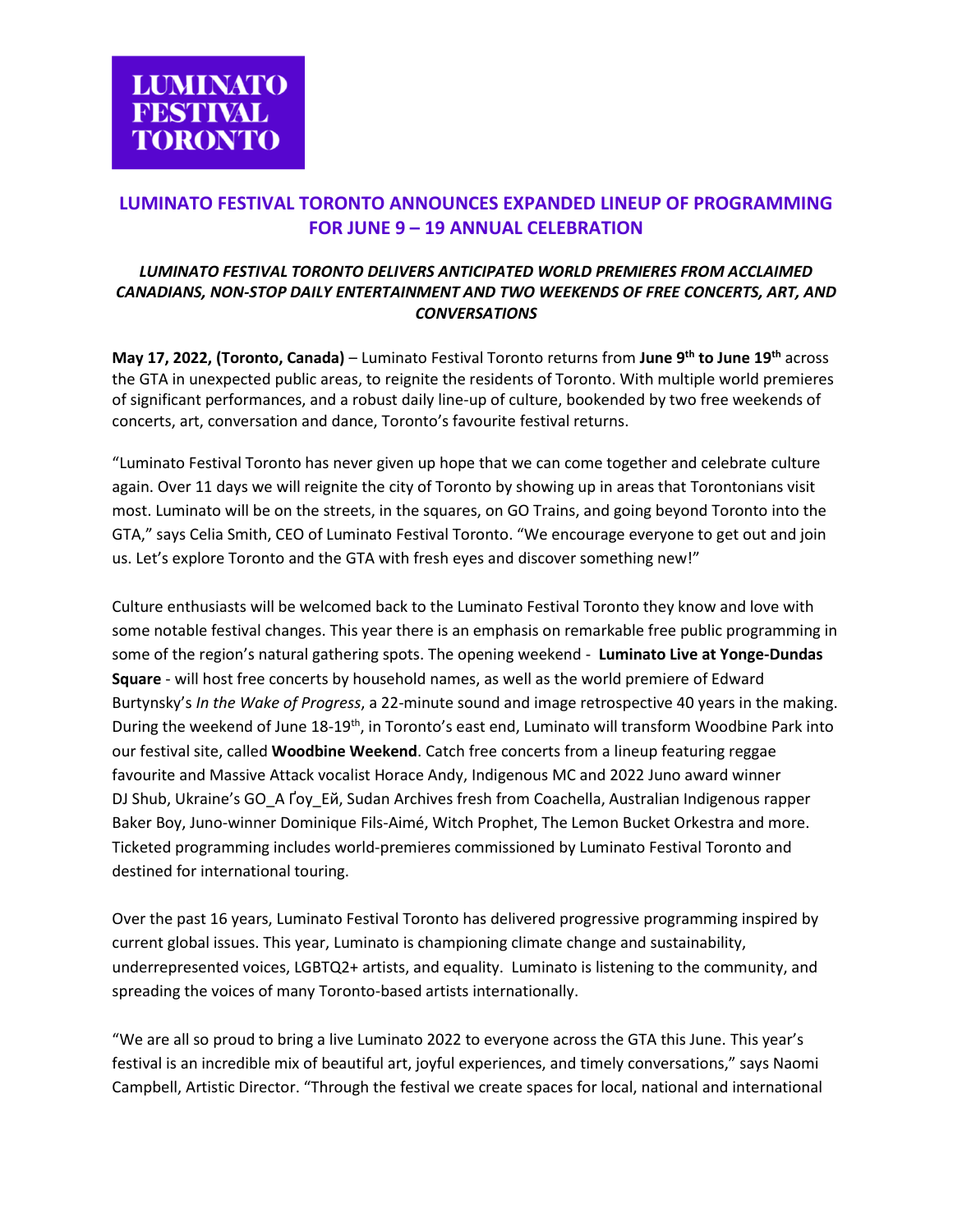

artists to tell the stories of their communities, and by doing that, to open up conversations and encourage understanding. We hope that the work we are offering to the region will lead to new friendships and inspire positive change."

# **2022 Luminato Festival Toronto World Premieres**

## **Edward Burtynsky's** *In the Wake of Progress*

### **(Outdoor Public Viewing)**

Commissioned and co-produced by Luminato Festival Toronto Produced by Edward Burtynsky, Bob Ezrin, and Julia Johnston World Premiere June 11-12, Yonge-Dundas Square Free and Outdoors

The world premiere of renowned Canadian photographer **Edward Burtynsky's** *In the Wake of Progress* is free to the public on the immense digital screens surrounding Yonge-Dundas Square, in a fully choreographed blend of photographs and film, with a staggering musical score.

This free, outdoor experience in the heart of Toronto tells the epic tale of humanity's impact on the planet. Co-produced by Canadian music legend **Bob Ezrin**, *In the Wake of Progress* presents the powerful imagery of global landscapes usurped by human activity in contrast to the dazzling urban centre, at a moment when the health of our planet is an urgent international priority.

An epic project, 40 years in the making, Edward Burtynsky's *In the Wake of Progress* is an urgent call to action, and a quest for hope, as we face one of the greatest existential threats of our time: the climate crisis.

Supported by Telus, Loblaw Companies Limited, Hatch, RBC Tech for Nature and The Michael Young Family Foundation.

With Assistance from Louise MacCallum and Michael Barnstijn, Bullfrog Power, The S.M. Blair Family Foundation, and The K.M. Hunter Charitable Foundation.

Produced in association with Branded Cities, Cadillac Fairview, The Tenor, Bentall GreenOak, Astral, Milkin Holdings Ltd., OUTFRONT Canada, Yonge-Dundas Square, Rogers, Shoppers Drug Mart and H&M.

## *What You Won't Do For Love*

**(Theatre)** A Why Not Theatre Production Written by Tara Cullis, Miriam Fernandes, Ravi Jain, and David Suzuki Directed by Ravi Jain World Premiere (of live production) June 9-12 and June 17-19, Canadian Opera Company Theatre Ticketed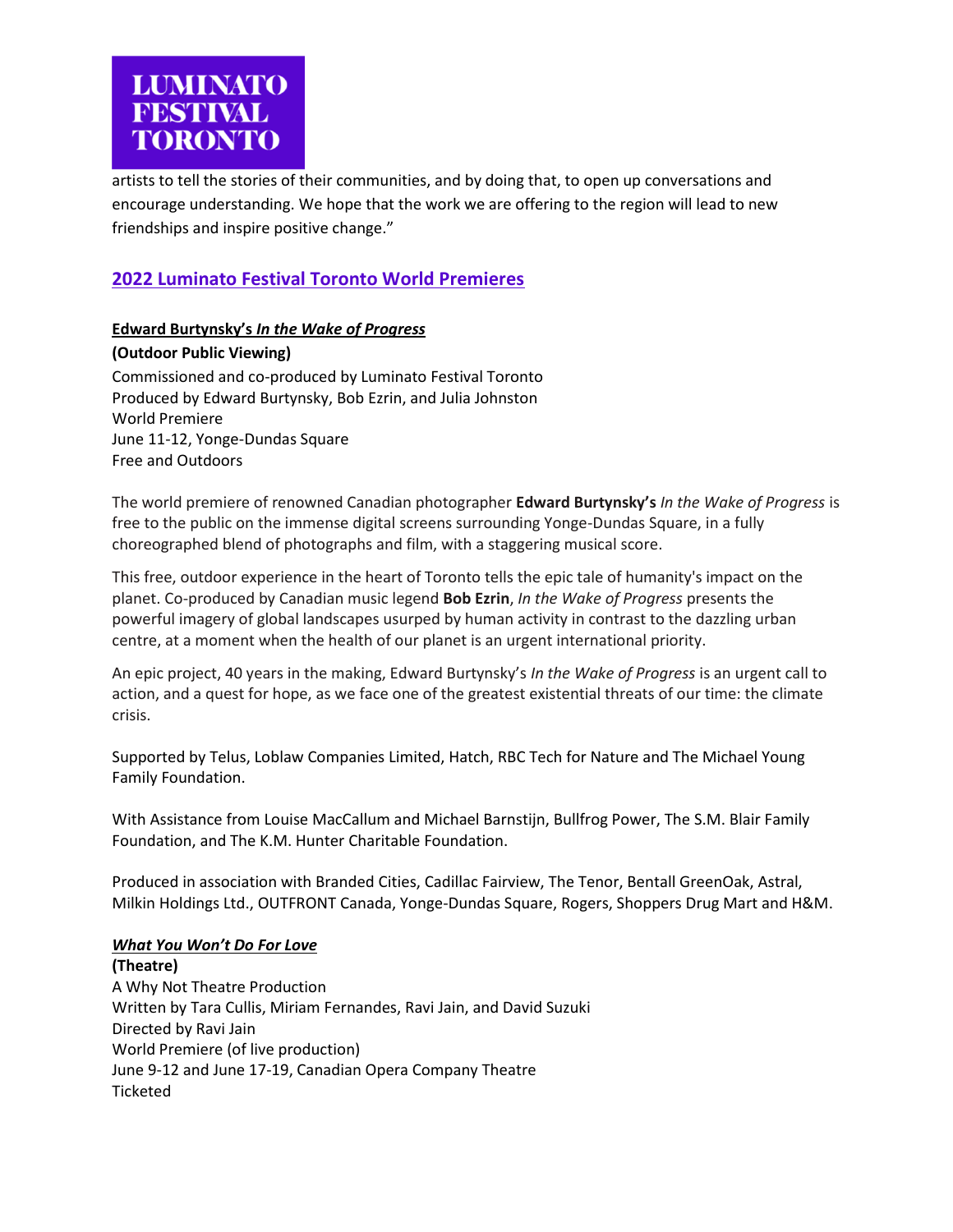

Experience a special evening with renowned award-winning environmentalists **David Suzuki** and **Tara Cullis** in *What You Won't Do For Love,* a unique and intimate theatre experience that asks whether the love we have for each other can inspire us to take action for the planet.

Actors and real-life couple, **Miriam Fernandes** and **Sturla Alvsvaag** navigate a poetic and playful dialogue on stage with David and Tara (who have been a couple for 5 decades); through honest reflection and lively conversation, they share powerful insights and captivating stories garnered over a lifetime of environmental activism and the deep bond of their partnership.

Directed by Why Not Theatre Founder and Co-Artistic Director **Ravi Jain** (*Sea Sick*, *Prince Hamlet*) and produced by Broadleaf Theatre Artistic Director **Kevin Matthew Wong** (*The Chemical Valley Project*), *What You Won't Do For Love* asks us to consider love's capacity to inspire action and propel us all towards a healthier, sustainable planet.

After the performances, the audience is invited to stay and explore these questions during an informal Q&A with David, Tara, and special guests.

Official Venue Support provided by the Canadian Opera Company.

Lead Support of The National Artist Fund from The Dianne and Irving Kipnes Foundation, with assistance from Bullfrog Power.

#### **Creation Destruction**

**(Dance, Music)** Produced by Animals of Distinction World Premiere June 15-17, Trillium Park, Ontario Place Ticketed

On the shores of Lake Ontario, under the rays of the setting sun, *Creation Destruction* brings together members of the hypnotic chamber rock **Godspeed You! Black Emperor** with 11 of Canada's most distinguished dancers, as they explore humanity's capacity to adapt, innovate, and survive in the face of the climate crisis.

Created by **Animals of Distinction**, the Montreal-based multimedia dance company of renowned choreographer and dancer **Dana Gingras**, and the composers from post-rock band **God Speed You! Black Emperor,** with video design by London-based **United Visual Artists**.

Presented by Ian and Kiki Delaney, C.M.

Lead Support of The National Artist Fund from The Dianne and Irving Kipnes Foundation.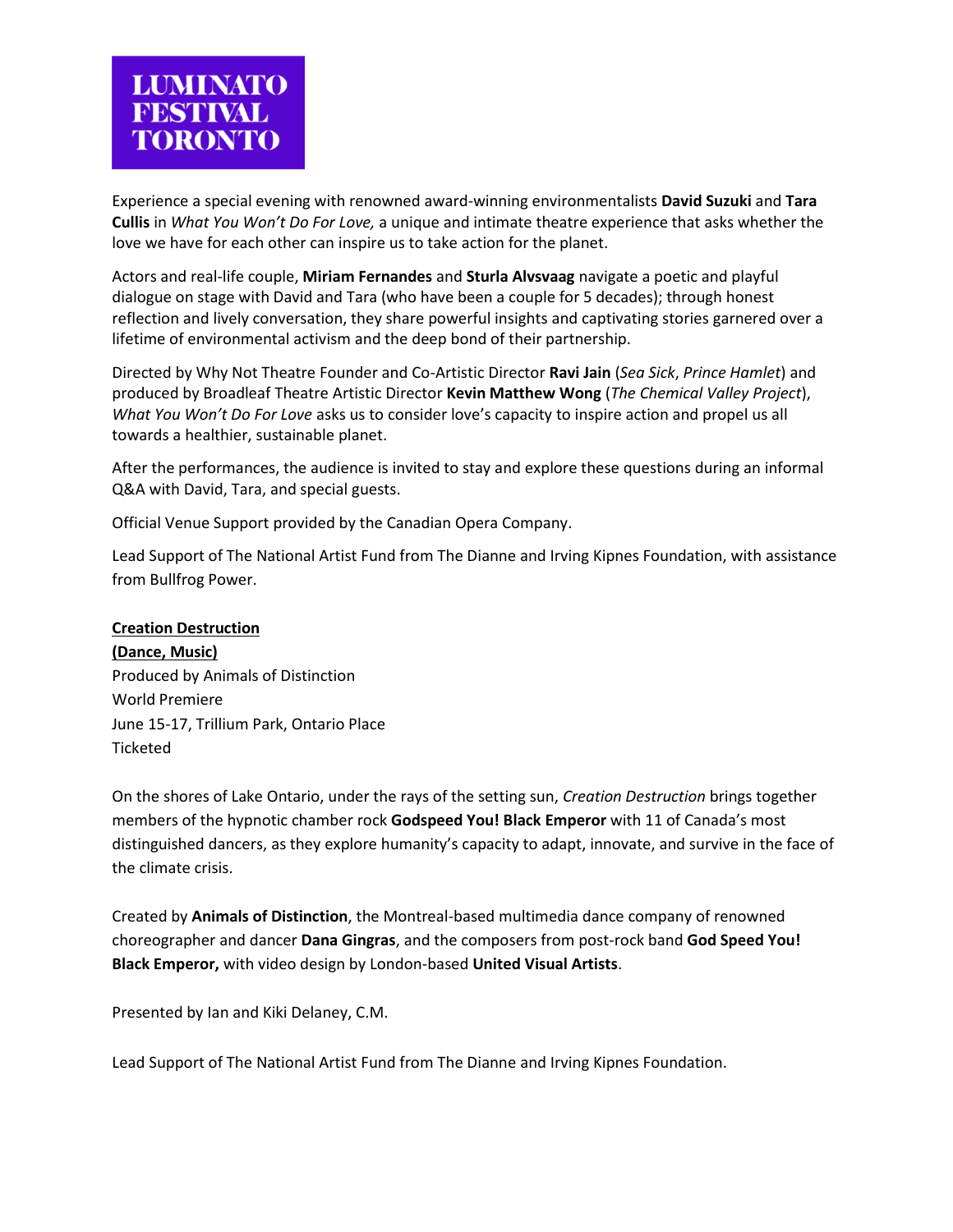

**Black Ark (Interactive Art Installation)** World Premiere June 9 to September 5, Ashbridges Bay Park Free and Outdoors

A vessel. A threshold. A space for reflection.

Artist **Oluseye Ogunlesi** explores Canada's role in the trans-Atlantic slave trade through his installation *Black Ark*. Referencing the slave ships that were built in Canada, this looming cathedral-like structure invites you into the hull of a ship, creating passage, and revealing the fractured and erased history of enslavement in Canada. Built of wood, metal, and found materials, *Black Ark* is an invitation to look back and move forward.

*Black Ark* is part of ArtworxTO: Toronto's Year of Public Art 2021–2022

With Assistance from Linda Chu and John Donald.

## **Luminato Festival Toronto Ticketed Events**

## *Beloved: A Celebration of Toni Morrison and Black Women Writers, with Donna Bailey Nurse*

**(Literature, Music)**  June 17-18, The Winter Garden Theatre Ticketed

*"If you surrendered to the air, you could ride it."*

*~* **Toni Morrison,** *Song of Solomon*

*Beloved: A Celebration of Toni Morrison and Black Women Writers,* **with Donna Bailey Nurse,** brings together internationally renowned authors including the recipient of the Commonwealth Writers' Prize **Aminatta Forna** (*The Memory of Love*), **Myriam J.A. Chancy** (*What Storm, What Thunder*), **Francesca Ekwuyasi** (*Butter Honey Pig Bread*), **Rebecca Fisseha** (*Daughters of Silence*), **Zalika Reid-Benta** (*Frying Plantain*), winner of the Nigerian Prize for Literature **Cheluchi Onyemelukwe-Onuobia** (*The Son of the House*), **Dawnie Walton** (*The Final Revival of Opal & Nev*), with a special video appearance by two-time Giller Prize winner **Esi Edugyan** (*Washington Black*).

Hosted by **Nicky Lawrence** and directed by **Dian Marie Bridge**, each evening features acclaimed authors in conversation and celebration with leading Canadian curator and literary critic **Donna Bailey Nurse**, complemented by readings and music from a house band led by **Orin Isaacs**. Join us as we honour the legacy of Toni Morrison and celebrate the unrivalled impact she has had on Black women writers around the world.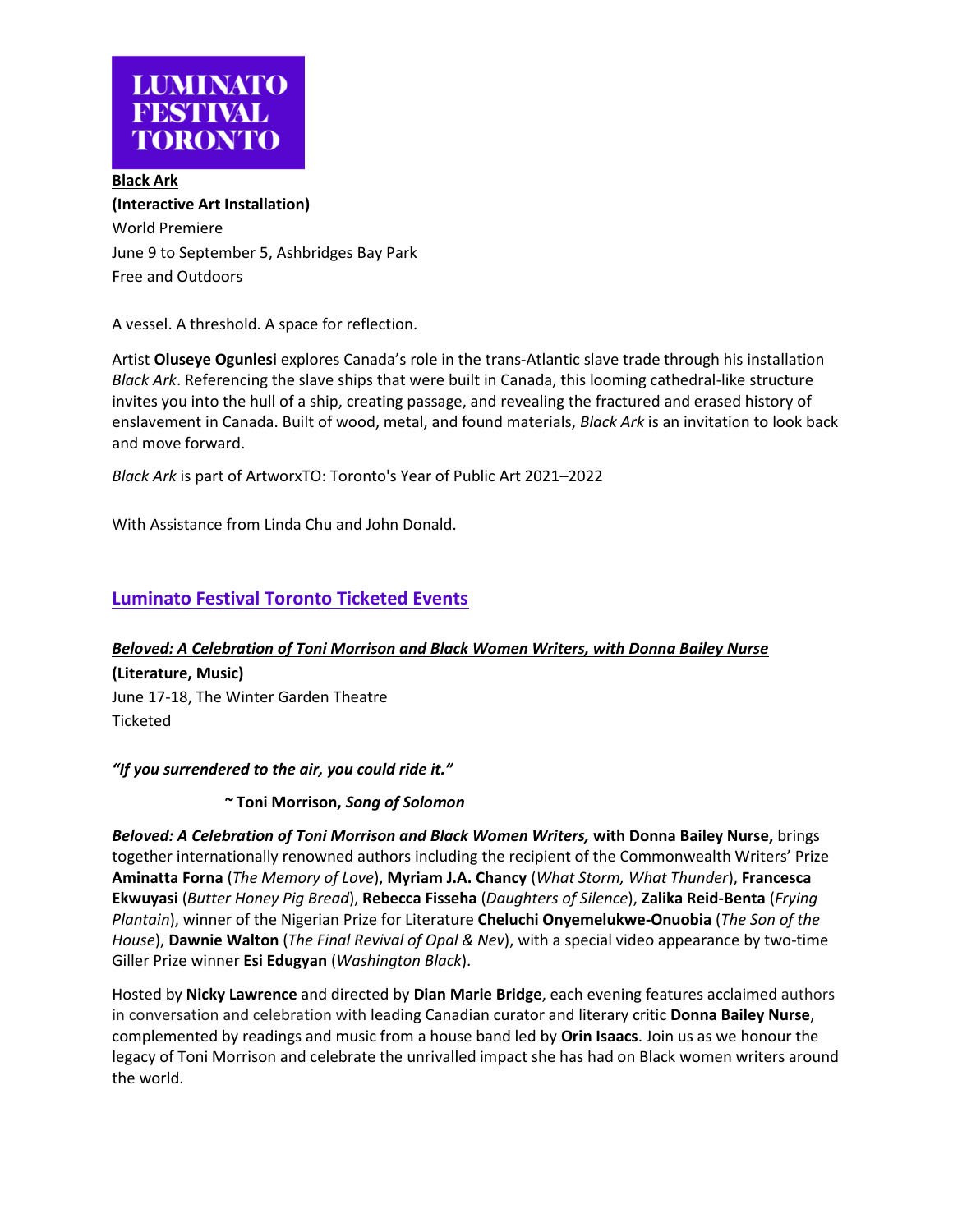

June 17: **Zalika Reid-Benta, Rebecca Fisseha**, **Francesca Ekwuyasi**, with a special guest appearance by **Cheluchi Onyemelukwe-Onuobia**.

June 18: **Myriam J. A. Chancy, Aminatta Forna, Dawnie Walton,** with a special video appearance by **Esi Edugyan.**

Presented by BMO.

Supported by The Slaight Family Foundation, with assistance from Penguin Random House Canada, Dundurn Press and M·A·C.

#### **The Cave**

**(Music, Theatre)** Produced by J MAR Electric in association with Theatre Passe Muraille June 15-18, 21-26, Theatre Passe Muraille **Ticketed** 

Back by popular demand, **Tomson Highway**, **John Millard**, and **Martha Ross**'s apocalyptic cabaret, *The Cave,* returns to Toronto with new and magical animations by Vancouver's **Bruce Alcock**. A 75-minute sung-through story cabaret in English and Cree, *The Cave* combines live music and immersive visuals with wry humour and poignant storytelling. Intimate and entertaining, *The Cave* is a timely parable about animals trapped in a forest fire, the folly of our actions, and the impact of the climate crisis that rages around us.

Created by renowned Canadian artists John Millard (composer), Tomson Highway (lyrics), and Martha Ross (book writer), performed by **John Millard, Neema Bickersteth, Andrea Koziol, Derek Kwan**, and **Alex Samaras,** with **Gregory Oh, Chris Pruden, Rob Clutton, Peter Lutek, Christa Mercey**, and **Matti Pulkki** in the pit.

## **Luminato Festival Toronto Free Events**

Join us around Toronto for an explosion of free cultural events.

**Luminato Live at Yonge-Dundas Square (Opening Weekend)**  June 9-12, Yonge-Dundas Square Free and Outdoors

Enjoy free main stage concerts at 7 pm on Thursday and Friday. On Saturday and Sunday witness the immense visual experience of Edward Burtynsky's *In the Wake of Progress* at 8 pm. Throughout the weekend shop sustainably with the Eco-Fair, engage in public conversations, and enjoy live music.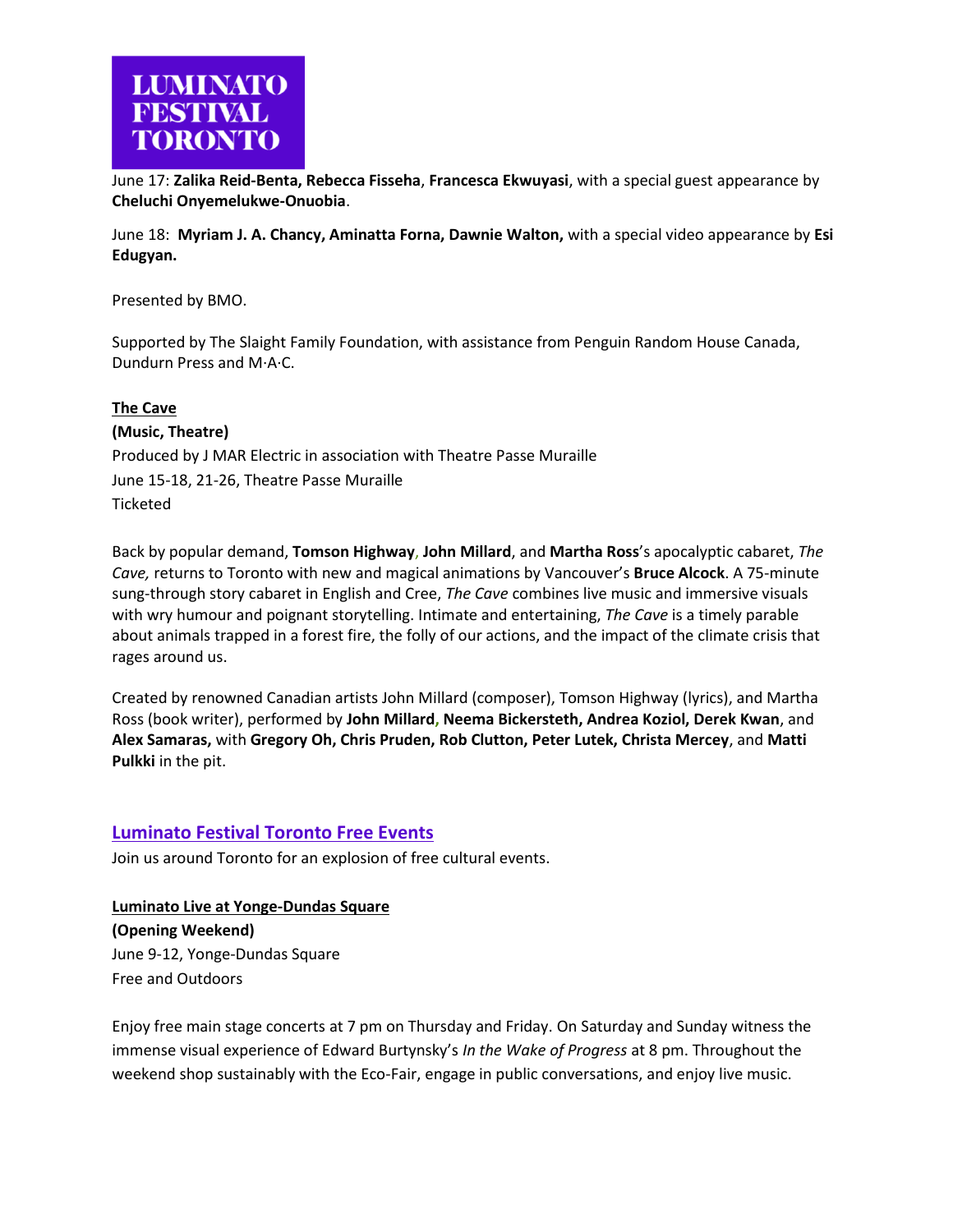

## **THURSDAY, JUNE 9**

7:00pm **iskwē** shares the stories of her ancestors in *acākosīk* (the stars). Performed in Cree and English, with her band and other special guests, this beautiful multi-faceted performance combines the contemporary with the traditional in an emotional post-rock journey towards reconciliation. Reimagined as an outdoor spectacular for Luminato, *acākosīk* centres on internal transformation, the resilience and survival of Indigenous people, and the healing power of catharsis.

### **FRIDAY, JUNE 10**

7:00pm **The Molinari Quartet** presents highlights from renowned Canadian composer R. Murray Schafer's thirteen string quartets. From the lush lyricism of the 12th quartet to the energetic dramatic intensity of the 3rd, Schafer's quartets reveal his mastery of contemporary composition and acoustic ecology. The Molinari Quartet's irresistible introduction to the work of this Canadian musical treasure, who we lost at the age of 88 in 2021, is not to be missed.

8:00pm **Queer Songbook Orchestra** honours the sublime songwriter **Beverly Glenn-Copeland**, with performances by Glenn-Copeland himself, special guests, and the debut performance of the Queer Songbook Youth Orchestra. Over 40 musicians will claim the stage in a moving evening of intergenerational exchange to welcome the QSYO through Glenn-Copeland's rich catalogue of transcendent songs of honouring one another and reclaiming the earth.

#### **SATURDAY JUNE 11**

2:00-8:00pm **The Eco-Fair** brings together local makers, artisans, and climate-conscious entrepreneurs. Grab a snack in a cute reusable jar from Unboxed, and fill your own mug with coffee from Coffee + Clothing. Collaborate with artist **Melanie Billark** on a live art installation made of reused materials, to a soundtrack of smart talks with inspiring people, and an eclectic array of live music.

#### 2:30pm **Migration Celebration**

Flock to Yonge-Dundas Square for Migration Celebration, a stilt-walking, puppet-waving, bird-themed spectacle celebrating Toronto's position along the migration path of our feathered friends, while honouring the many migrants, refugees, and newcomers who now call Toronto home. Featuring performers from **Shadowland Theatre** and the communities of North Etobicoke and Flemingdon Park. *Part of Illuminating Ideas*.

3:00pm **Pearls of Wisdom, featuring Pam Palmater, David Suzuki, Edward Burtynsky and the Youth Climate Collective from Lakeshore Arts**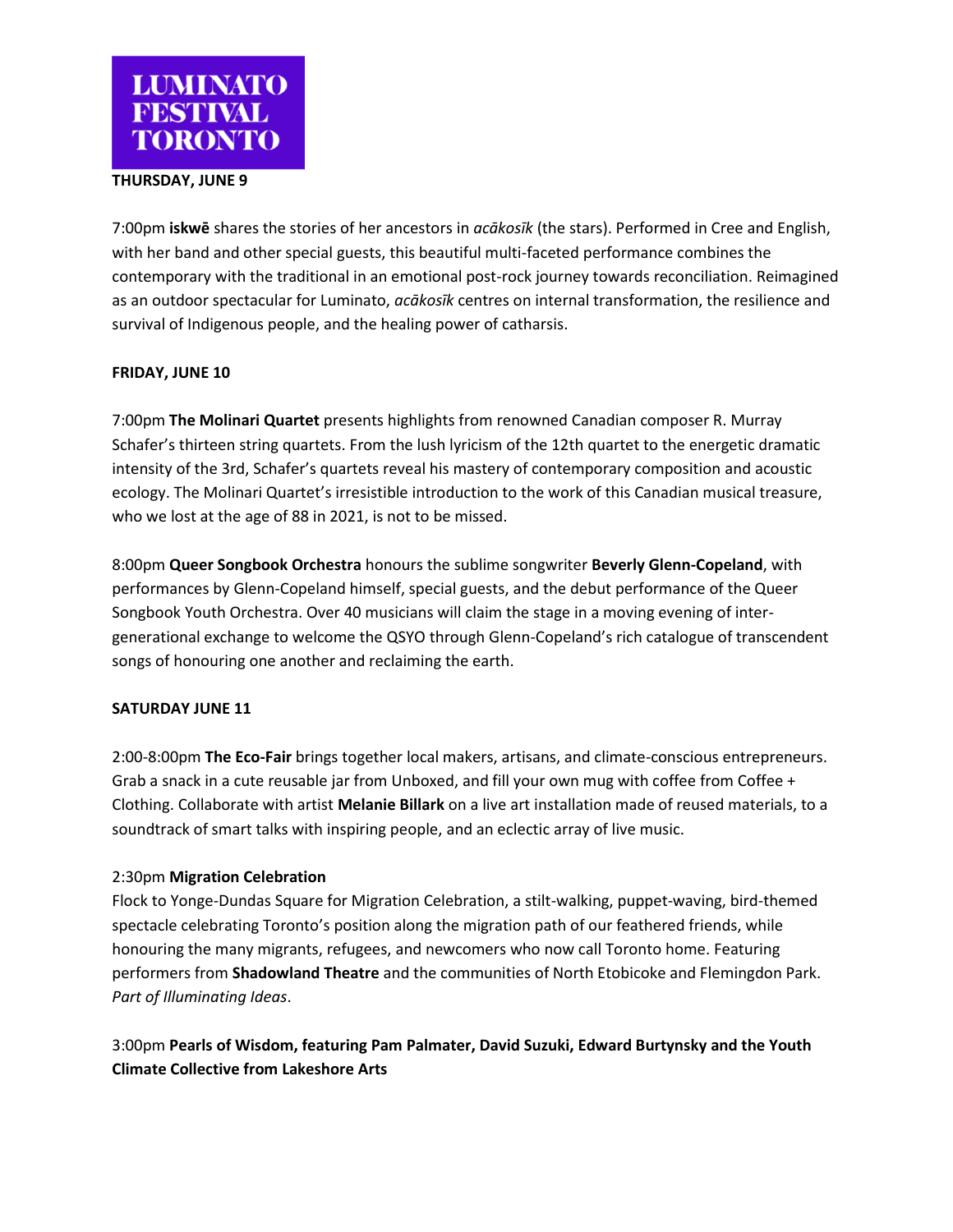

Looking back on the environmental movement in the 30 years (nearly to the day) since the 1992 Earth Summit in Rio de Janeiro, join **Dr. Pamela Palmater**, Mi'kmaq lawyer, professor, and activist, **Dr. David Suzuki**, and **Edward Burtynsky** in conversation about how the environmental movement has changed, celebrating the victories of the last thirty years, and examining the failures. Following a discussion, the panellists will be joined by youth activist-artists from **Lakeshore Arts' Youth Climate Collective**, to answer the question "What do we do now?" *Part of Illuminating Ideas.*

4:00pm The **Heavyweights Brass Band** brings the thrill of New Orleans street brass to Yonge-Dundas Square. These horns and drums will ring out through the square and get you movin', groovin', and shakin' to the beat.

4:30pm Electronic duo **Catchfiyah** welcomes Turkish clarinetist Selcluk Suna and Peruvian percussionist Matias Recharte for this special Luminato show. Pairing world beats with disco and EDM, Catchfiyah weaves social commentary through creative storytelling and the hypnotic rhythms of Jamaican-Canadian Lauren Barnett and Greek-Canadian Demetrios Petsalakis.

5:30pm **Sofia Fly** will make you move to her Latin-inspired fusion of hip-hop and house music.

6:30pm Ancestral musical styles + urban cultural expression = **New Tradition Music**. Join Beny Esguerra and his crew of 8 musicians and 6 dancers in an explosive interactive performance that explores concepts of tradition and modernity through spoken word, music, song, dance and design.

#### **SUNDAY JUNE 12**

2:00-8:00pm **The Eco-Fair** brings together local makers, artisans, and climate-conscious entrepreneurs. Grab a snack in a cute reusable jar from Unboxed, and fill your own mug with coffee from Coffee + Clothing. Collaborate with artist **Melanie Billark** on a live art installation made of reused materials, to a soundtrack of smart talks with inspiring people, and an eclectic array of live music.

#### 3:00pm **Drag Queen Story Time: Nature Edition Featuring Fay Slift & Fluffy Souffle**

Fay Slift and Fluffy Souffle are here to make Storytimes a little more FABULOUS (with MUCH more glitter!). Their Storytimes are for anyone willing to have some laughs - from babies to grandparents.  Join the queens at Yonge-Dundas Square for a special Storytime all about nature, the environment, and sustainability. 

4:00pm The **Heavyweights Brass Band** brings the thrill of New Orleans street brass to Yonge-Dundas Square. These horns and drums will ring out through the square and get you movin', groovin', and shakin' to the beat.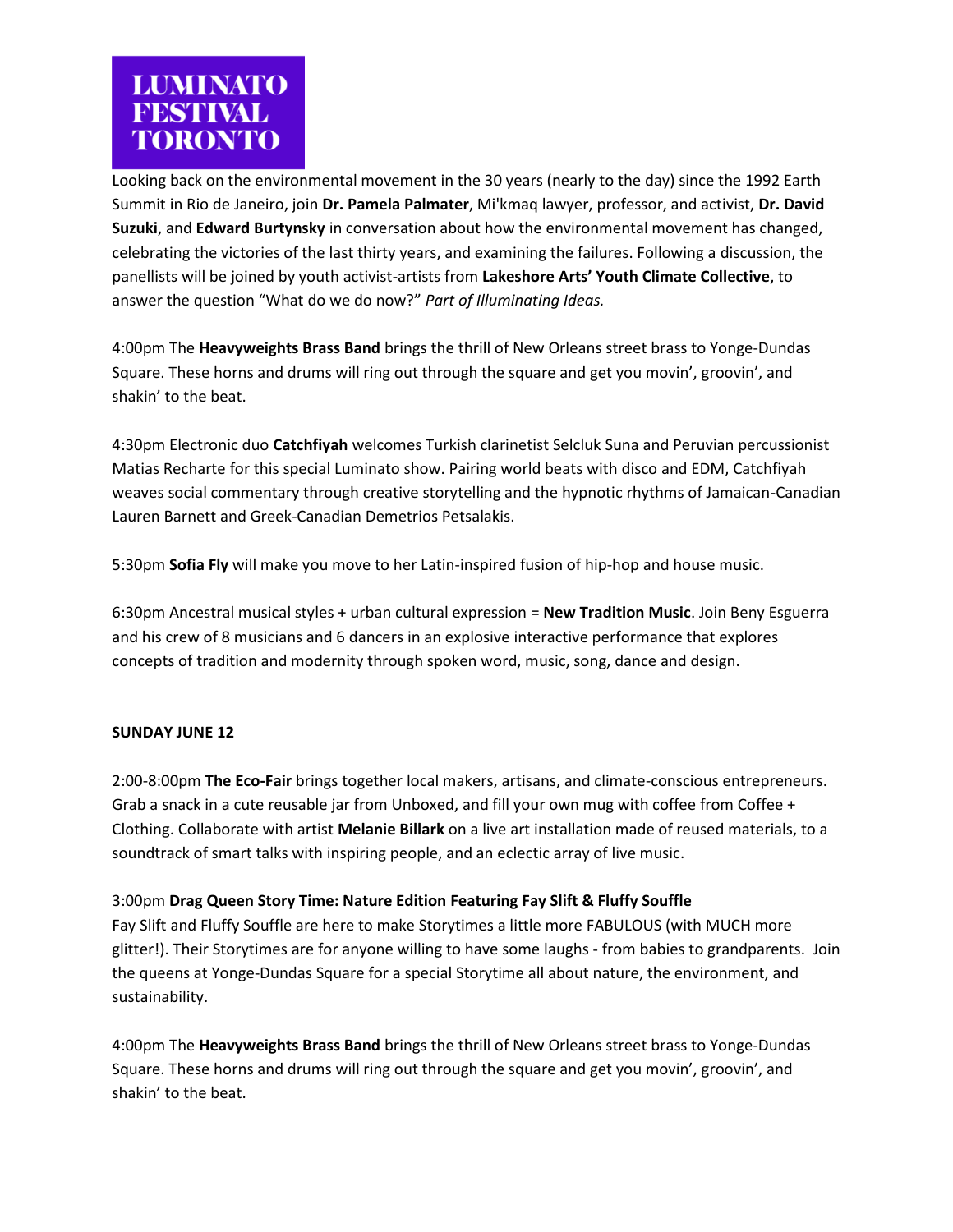4:30pm Don't miss the smooth, heartfelt sounds of rising folk star **Aysanabee**, now backed by a full band. An Oji-Cree singer-songwriter and multi-instrumentalist, Aysanabee's unmistakable songs range from intricate finger-picking guitar to anthemic alternative soul. See him now, and you'll be able to say you saw him first.

5:30pm **Fly Lady Di** spins 90s R&B, hip-hop, and deep soulful house tracks to get you on your feet.

6:30pm Ojibwe electro-pop artist, DJ, and songwriter, **Wolf Saga** lives for synths, electroclash, and 80s pop. Along with his band, his matured take on those affable club bangers from the 2010s reaches deep and will definitely make you move.

## All Day, June 9 –12 **Before I Die...**, CF Toronto Eaton Centre

Join this global participatory art project and share your dreams with the world on a beautiful mural. First created by artist **Candy Chang** in New Orleans, and since recreated in 78 countries and 35 languages, leave your mark on the world at the CF Toronto Eaton Centre.

Presented by Cadillac Fairview.

Music at Yonge-Dundas Square is presented by OLG. Supported by ANDPVA, Joan and Jerry Lozinski, and Downtown Yonge BIA, with assistance from The Lindy Green Family Charitable Foundation.

## **Woodbine Weekend**

**(Closing Weekend)** June 18-19, Woodbine Park Free and Outdoors

Wrap up Luminato 2022 and launch your summer with two days of fabulous free music, art, conversation, and food, when we transform Woodbine Park into a magical urban fairground. Discover the full programme, including the unique experiences of **Illuminating Ideas**, at luminatofestival.com. Woodbine Weekend highlights include:

## **SATURDAY, JUNE 18**

1:30pm **Moskitto Bar** has a fresh and unique sound true to the multi-cultural scene that is Toronto. Combining a beautiful mix of Ukrainian, Balkan, Iraqi, Middle-Eastern, and French Celtic music, these are high energy tunes like nothing you've heard before.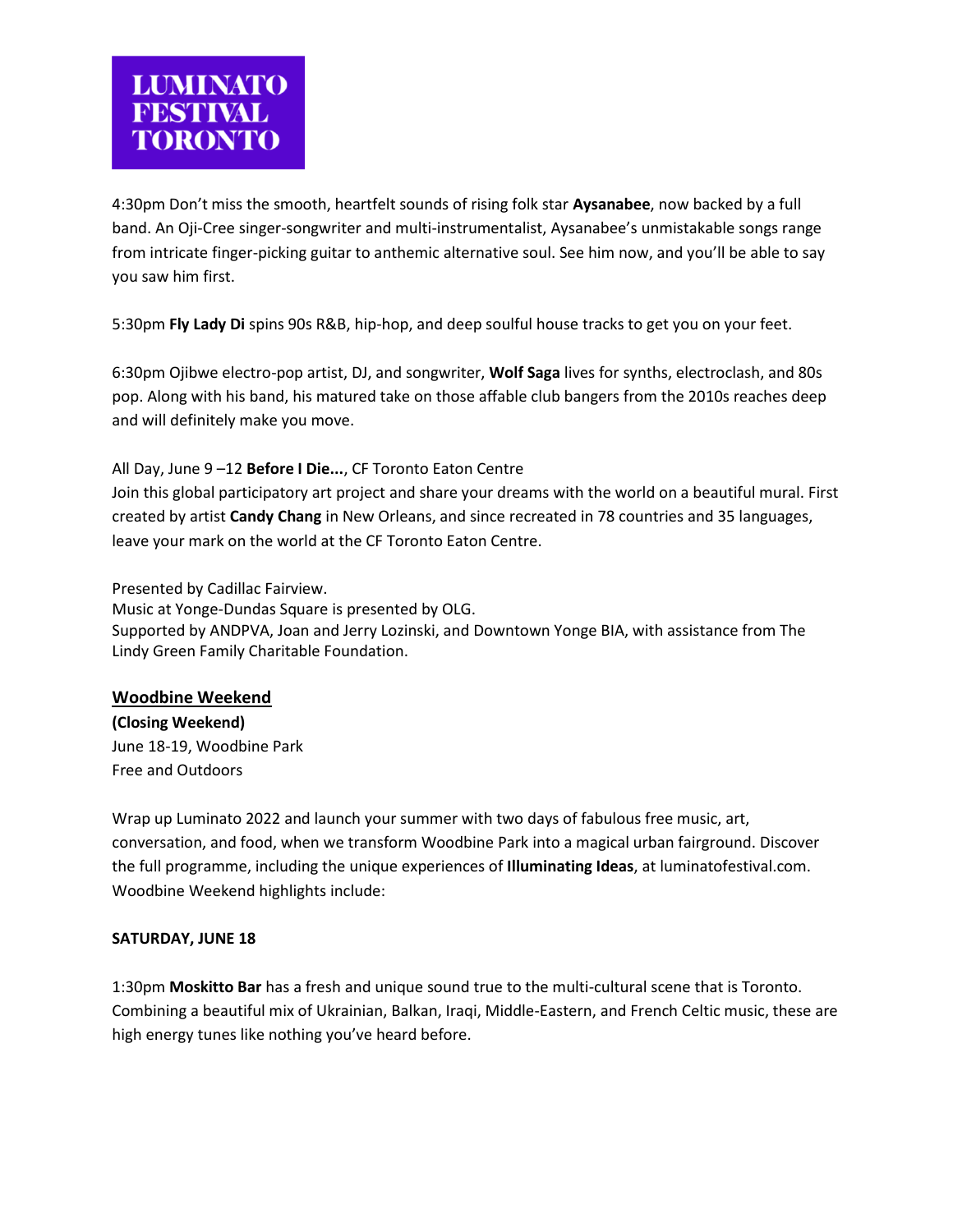

3:00pm **Lakou Mizik** is a collective of venerable musicians from Haiti blending Troubadou, Vodou, Rara and Rap in an exciting, danceable bouyon of modern roots music. The band's force stems from heavy, coordinated percussion with belting vocals, group chorales, and rocking drums and guitar. Prepare to move!

4:20pm **Mobile Mini Powwow** brings the powwow to you. Mixing live hand drumming and pre-recorded music, Indigenous dancers and singers bring the powwow to life on the lawn, and you are invited to join in the dance. Mobile Mini Powwow was commissioned as part of The Musical Stage Company's 2022 Musical Moments initiative.

5:00pm Montreal-based jazz singer **Dominique Fils-Aimé**, whose album Stay Tuned! won the Juno for Vocal Jazz Album of the Year in 2020, joins us with an inspired repertoire that is sure to bring on the sunshine, so stretch out on a blanket, relax, and become a fan.

6:30pm **Witch Prophet** is the evolution of Toronto-based singer-songwriter Ayo Leilani. Weaving together a soundscape of vocal layers, loops, raps, and harmonies on a bed of hip-hop, jazz, and soulinspired beats, Witch Prophet is the perfect soundtrack for hazy summer evenings. ASL Interpretation Provided.

7:30pm Inspired by Sudanese and Ghanian traditions, **Sudan Archives** is an LA-based violinist, vocalist and producer who plays with serious swagger. Her upbeat synth pop tunes entranced Coachella. Now it's our turn.

8:30pm **Horace Andy,** the golden-throated reggae star and Massive Attack's singer, with a long solo career in rocksteady, dancehall, and other Jamaican styles, just released one of his finest albums. Playing with local reggae stars and his sax player Stepper, of Sly and Robbie fame, you are guaranteed a smooth, rocking party under the stars.

From 1:30pm on both Saturday and Sunday, **The Great Fire** is an immersive audio drama from **Necessary Angel Theatre Company**, told in a wooded glen, that conjures a magical yet modern world beset by prejudice, misunderstanding, plague and climate catastrophe. Yet, as we so often find in times of trauma, there remains friendship, wonder, and even love.

## **SUNDAY, JUNE 19**

1:30pm Let the poetic storytelling and deeply moving music of Anishinaabe singer-songwriter **Ansley Simpson** and her band enfold you in a sonic world of her making. Known for her lyrical hymns and dream-like arrangements, Ansley's music will guide you back to shore when you've been lost in the waves.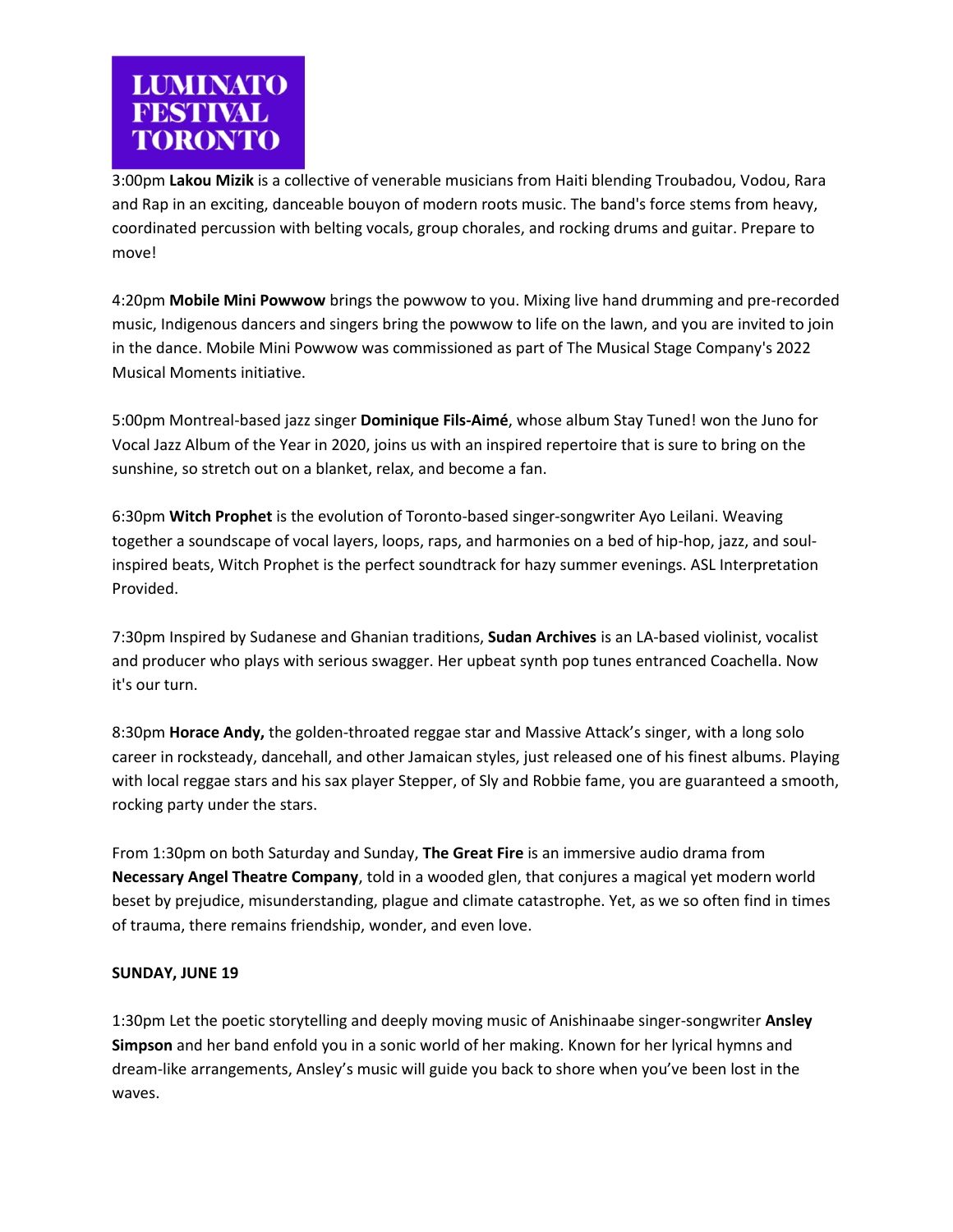

2:30pm Soulful futurist **G.R. Gritt** pulls effortlessly from the past to create a modern sound both intimate and anthemic. Elegantly weaving melodies with vocals, guitar and electronic elements, this Juno-award winning artist reclaims space as a non-binary, queer, Indigenous artist with expansive music for the dance club.

3:30pm There can be only one Balkan-Klezmer-Party-Punk Super-Band and it's **The Lemon Bucket Orkestra**. Join Toronto's favourite Orkestra in an energetic, moving concert as they play, sing, and dance their way from the stage, through the park to Ashbridges Bay and beyond.

4:50pm **Mobile Mini Powwow** brings the powwow to you. Mixing live hand drumming and pre-recorded music, Indigenous dancers and singers bring the powwow to life on the lawn, and you are invited to join in the dance. Mobile Mini Powwow was commissioned as part of The Musical Stage Company's 2022 Musical Moments initiative.

5:00pm Indigenous Australian rapper and dancer **Baker Boy** builds a hip-hop vibe in Yolnu Matha and English which will keep you moving. Coming to Toronto from Arnhem Land in the Northern Territory with a team of dancers, Baker Boy's rhymes put Yolngu language and culture front and centre.

6:00pm Ukrainian folktronica band **GO\_A Ґоу\_Ей** debuts in Toronto with a high intensity show that smashes together pulsing electro beats with Ukrainian folklore. Whether you saw or you missed their performance as the official entry for Ukraine at Eurovision 2021, you do not want to miss the riveting energy and emotion of GO\_A Ґоу\_Ей, live at Woodbine.

7:00pm The godfather of powwow step, Juno-award winning **DJ Shub** brings **The War Club Live** on stage with a non-stop body-moving experience enhanced by traditional Indigenous dancers in full regalia, performing against a backdrop of powerful video from his critically acclaimed, chart-topping electronic album War Club.

Luminato will close with **Zaagidiwin**, a multi-disciplinary film that reflects on our relationship with nature and how we love the land and each other; created by Denise Bolduc it follows Nanabozo from the land into the city core, revealing its beauty as well as its darkness. Through spoken word, music and song, Nanabozo returns to the land, discovering its precious gifts and healing through dance. Originally commissioned for Luminato's 2021 digital festival, now you can see Zaagidiwin on the big screen under the setting sun.

Presented by Meta and TD Bank Group.

Supported by The Larry & Judy Tanenbaum Family Foundation.

With Assistance from The McLean Foundation and Native Women in the Arts.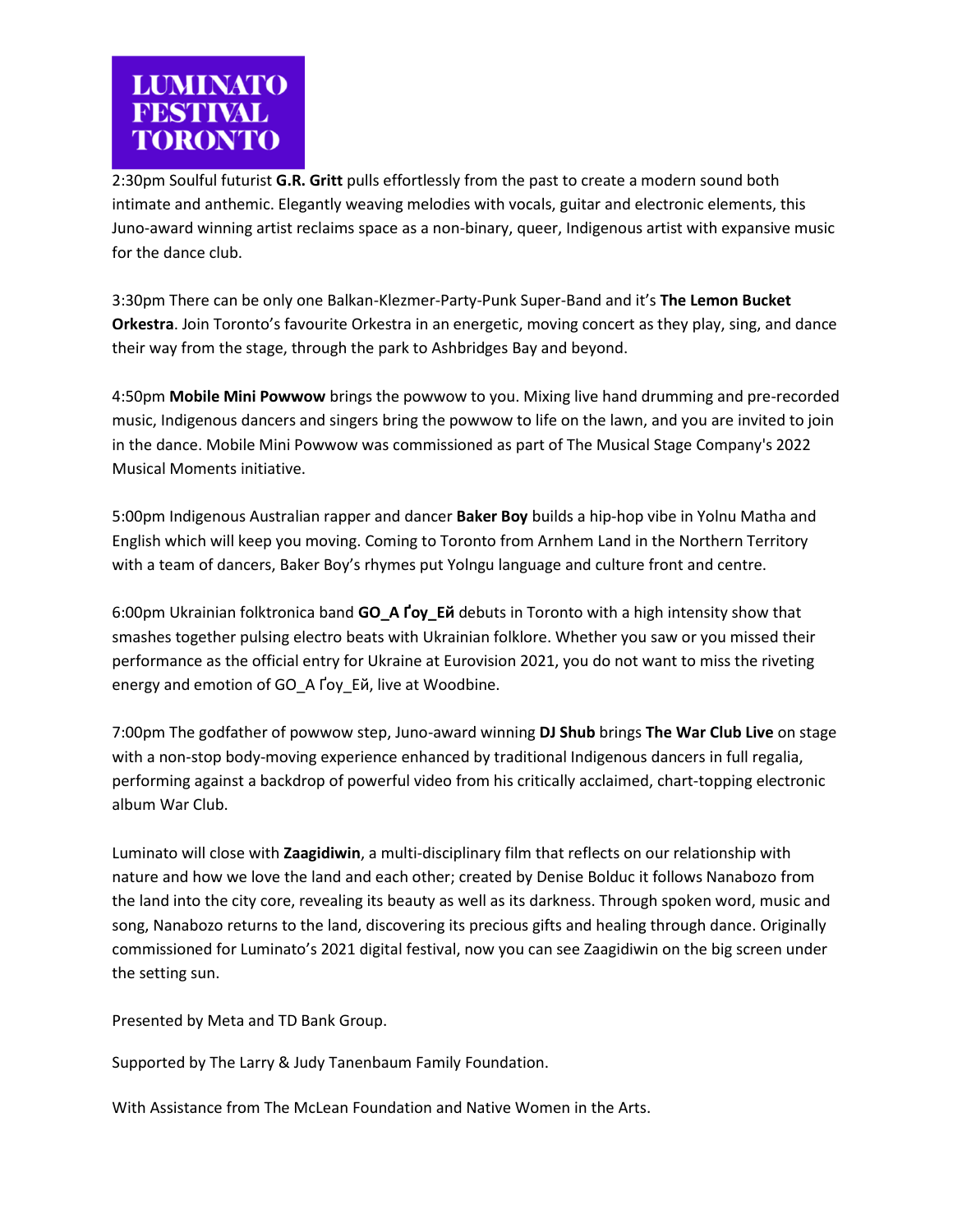

## **Um of Water**

**(Multidisciplinary)** Commissioned by Luminato Festival Toronto and produced with Artsadmin (UK) June 9-19 Free and Outdoors

*Um of Water* is an invitation to sit, listen, and be with Water.

*Museum of Water* began in the UK as a collection of public offerings of personal connections to water, intended to deepen our relationships with water. In this new collaboration, a purpose-formed Indigenous artist collective comprised of **Elwood Jimmy**, **Leslie McCue**, and **Sara Roque** reimagines this project with UK artist **Amy Sharrocks** as *Um of Water*.

*Um of Water* responds to and evolves with the Indigenous context of the land we are on, and the Water we live with and rely upon for our collective survival.

The *Um of Water* activates locations across Toronto by the Water, for the Water, and on the Water. Guided by the flow of the Water and the watersheds we are on, local artists lead participants in experiences of resurfacing knowledge, communal gathering, and deep listening. Activities include a Sonic Boat Journey on Lake Ontario, a hydrophone installation at Yonge-Dundas Square, and a virtual interactive un-mapping platform.

# **Luminato in the GTA**

Luminato is coming to you. Experience programming outside the downtown core.

**Art in Transit: Luminato on the GO (Theatre, Dance, Music)** Produced in partnership with GO Transit and Union June 9, 10, 13-17, GO Lines Free

A fish walks onto a *GO Train*...

*Art in Transit: Luminato on the GO* follows grumpy, urban Fish suited and caffeinated, as he begins his morning commute, yearning for the water and feeling the call of the lake. With assistance from a cheery Train Conductor and chance encounters with musicians and dancers, rituals and readings, Fish rides the train all the way home to Lake Ontario, while slowly transforming from a fish-in-a-suit into his true aquatic self.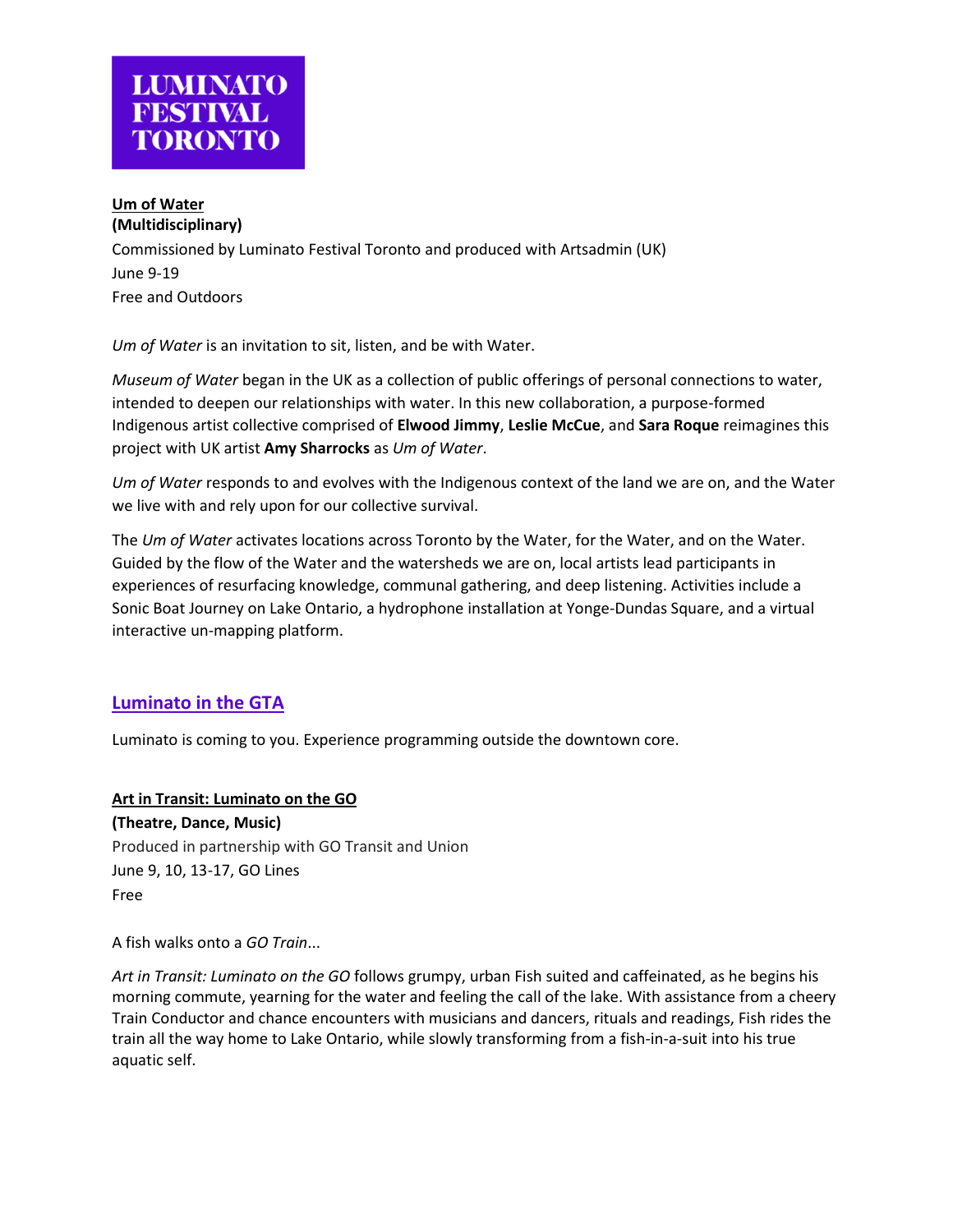

Waiting for Fish at Union Station is the Musical Welcoming Committee, featuring different artists each day, who joyfully join him on his final quest to the water.

*Art in Transit: Luminato on the GO* brings the delight and whimsy of street theatre to everyday train commuters. Popping up on a different GO Transit line, and in various Union Station lobbies, every weekday of the festival, this is a morning commute you won't want to miss. Make sure to catch the GO so you don't miss the boat!

Featuring Anand Rajaram as Fish, with Roula Said, Susie Burpee, Alex Dallas, John Gzowski, Kevin Ormsby and more.

| Date               | Line                    | <b>Starting GO train station</b> |
|--------------------|-------------------------|----------------------------------|
| Thursday, June 9   | RICHMOND HILL LINE      | Richmond Hill                    |
| Friday, June 10    | <b>KITCHENER LINE</b>   | <b>Brampton</b>                  |
| Monday, June 13    | <b>BARRIE LINE</b>      | Maple                            |
| Tuesday, June 14   | <b>STOUFFVILLE LINE</b> | Unionville                       |
| Wednesday, June 15 | <b>MILTON LINE</b>      | Cooksville                       |
| Thursday, June 16  | LAKESHORE EAST LINE     | Rouge Hill                       |
| Friday, June 17    | LAKESHORE WEST LINE     | Oakville                         |

Supported by KingSett Capital, Oxford Properties, and Brookfield Properties.

With Assistance from The Arts, Culture and & Creative Industry Development Agency and the City of Brampton, and Tourism Vaughan.

#### **All in Good Time**

#### **(A Ceremony to Reconnect)**

Commissioned by Luminato Festival Toronto and produced by Dreamwalker Dance Company June 9-19 Online In person from 7 am to 7 pm on: June 11 Loafer's Lake, Brampton June 17 Trillium Park, Toronto June 12 Marita Payne Park, Vaughan June 19 Ashbridges Bay Park, Toronto Free and Outdoors

What remains held, protected, or un-expressed inside you?

**All in Good Time** invites you into a multifaceted interactive free flowing experience of love, gratitude and release. Designed for small groups and/or individuals of all abilities, this nourishing activation uses audio and visual prompts to reconnect us, attune our hearts and awaken physical rhythms felt within the relationships between Bodies, Lands, Waters, and Others.

**All in Good Time** takes place throughout the festival at sites of natural wonder across the Toronto region. The ceremony is an individualized journey; experiences can vary between 10-40 minutes. **All in Good Time** will also issue a daily prompt for at-home participation on each day of the festival.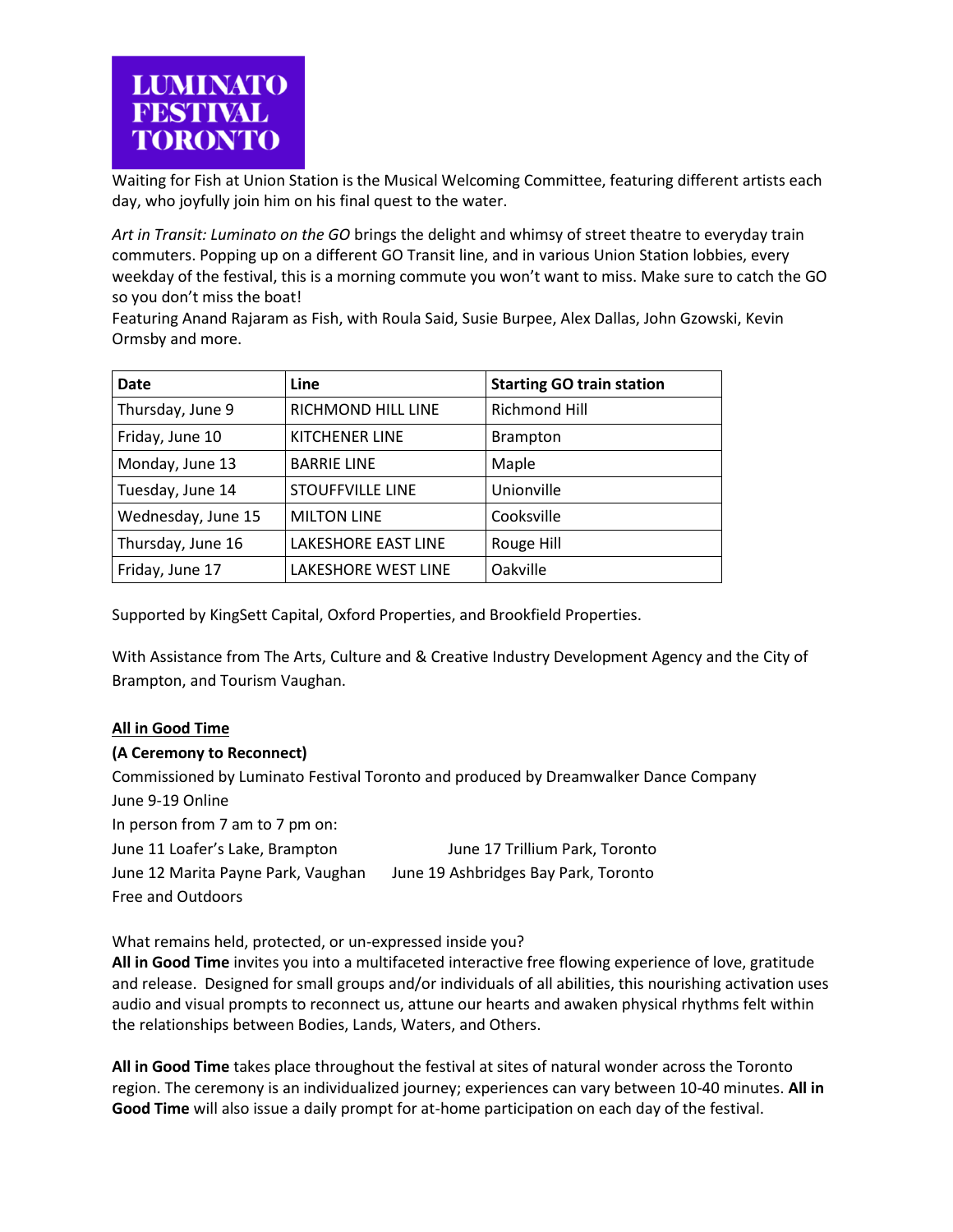With Assistance from The Arts, Culture and & Creative Industry Development Agency and the City of Brampton, and Tourism Vaughan.

## **Luminato Festival Toronto 2022 Supporters**

**Founding Government Partner** Province of Ontario

**Major Partners** Government of Canada, City of Toronto

**Corporate Supporters** Cadillac Fairview, Meta, BMO, TD Bank Group, Loblaw Companies Limited, OLG, Hatch, RBC, Bloomberg, Power Corporation of Canada, Kingsett Capital, Oxford Properties, Brookfield Properties, Downtown Yonge BIA, CPA Ontario, GO Transit, Union, Chelsea Hotel, Toronto, Bullfrog Power and many more.

**Individual Donors and Foundations** Anonymous, Ian and Kiki Delaney, C.M., The Dianne and Irving Kipnes Foundation, Joan and Jerry Lozinski, Sandra and Jim Pitblado, C.M., Gretchen and Donald Ross, O.C., The Larry & Judy Tanenbaum Family Foundation, The Michael Young Family Foundation, ANDPVA, The Azrieli Foundation, Elinor Gill Ratcliffe, C.M., O.N.L., LLD, Mohammad and Najla Al Zaibak, Douglas Knight and Shelley Ambrose, John and Leanna Bayliss, The Bennett Family Foundation, Tiana Koffler Boyman and Marc Boyman, Helen Burstyn, C.M. and Family, Tony and Lina Gagliano, Kevin and Roger Garland, C.M., Anthony and Helen Graham, O.Ont., Eva Czigler and Peter Herrndorf, C.C., Donald K. Johnson OC LLD, Lucille and Urban Joseph, O.C., The McLean Foundation, The George Cedric Metcalf Foundation, The Slaight Family Foundation, Louise MacCallum and Michael Barnstijn, K.M. Hunter Charitable Foundation, S.M. Blair Family Foundation, and many more.

**Government Partners** Canada Council for the Arts, Ontario Arts Council, Toronto Arts Council

**Media Partners** St. Joseph Communications, Branded Cities, Astral, OUTFRONT Canada, Pattison, The Globe and Mail, Toronto Star

**Official Venue Partner** Canadian Opera Company, Yonge-Dundas Square

**Official Vehicle** Volvo Car Canada Ltd.

-XX-